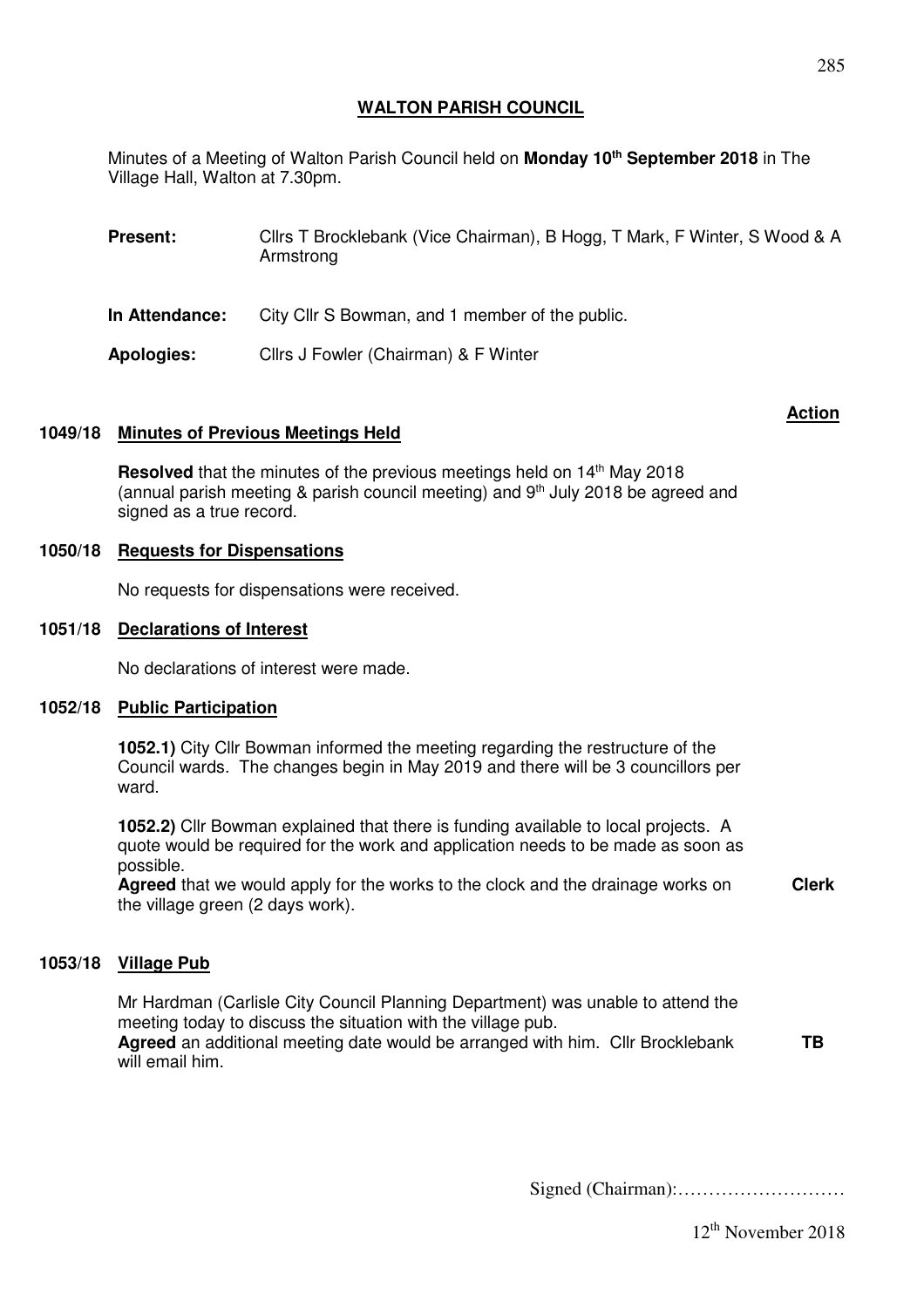### **1054/18 Village Green and Common Land**

#### **1054.1) Village Green Inspections**

Cllr Mark provided the latest Village Green inspections.

### **1054.2) Play Inspection Company**

|         | <b>Agreed</b> that the Clerk will circulate the Annual Inspection & Stock Valuation<br>received from The Play Inspection Company.                                                                                                                                                                                                                                            | <b>Clerk</b> |
|---------|------------------------------------------------------------------------------------------------------------------------------------------------------------------------------------------------------------------------------------------------------------------------------------------------------------------------------------------------------------------------------|--------------|
|         | 1054.3) Alternative Provider for Play Area Inspections<br>The Clerk provided the total calculated cost for the alternative provider (discussed<br>in the last meeting) to complete an inspection of the play area. The cost was in<br>excess of what we pay The Play Inspection Company.<br>Agreed that we will have one annual inspection undertaken by The Play Inspection | <b>Clerk</b> |
|         | Company. Clerk to inform them of the change in frequency and issue the notice<br>required.                                                                                                                                                                                                                                                                                   |              |
|         | Agreed that the other inspections will be completed internally by the Clirs and<br>these will be recorded.                                                                                                                                                                                                                                                                   | <b>Cllrs</b> |
| 1055/18 | <b>Outside Bodies</b>                                                                                                                                                                                                                                                                                                                                                        |              |

**1055.1)** Walton Village Hall – A duck race is taking place on 22<sup>nd</sup> September with ducks being sold by the Village Hall Committee. A pub night with a Bring and Share supper will follow.

**1055.2)** Save Our Pub – Covered earlier in the meeting.

#### **1056/18 Planning Matters**

**1056.1)** 18/0538 – Siting of a Lodge for Dual Use as Holiday Accommodation and Ancillary Living Accommodation, White Hill Farm, Walton, Brampton, CA8 2AZ **Agreed** No objections

**1056.2)** 18/0676 – Erection of Single Storey Side Extension to Provide Kitchen and Erection of Detached Timber Framed Garage, Roman House, Walton, Brampton, CA8 2DH

**Agreed** to send a letter to the Council informing them that the entrance to the proposed garage is on village green land.

**Clerk** 

**1056.3)** 18/0777 – Erection of 1no. Bungalow and Garage (Plot 3) (Revised Application), L/A rear of 1 & 2 Whitehouse, Walton, Brampton, CA8 2DJ **Agreed** No objections

#### **1057/18 Financial Matters**

**1057.1) Noted** that the Bank Reconciliation was circulated via email prior to the meeting.

**1057.2) Agreed** that the Asset Register was complete and up to date and could be published on the website. **Clerk** 

**1057.3) Noted** that the Data Protection Registration has been renewed.

Signed (Chairman):………………………

286

12th November 2018